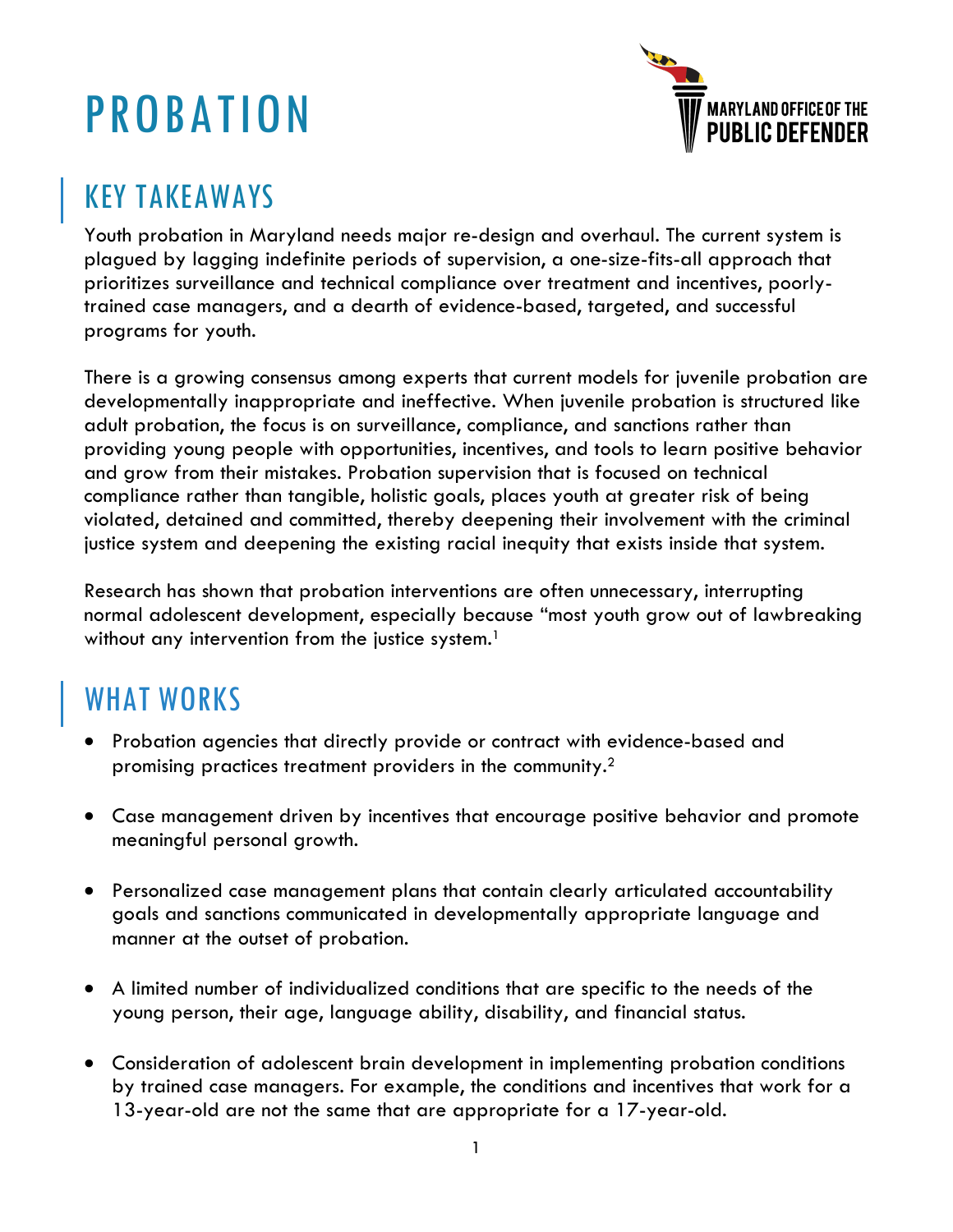• Giving youths tools for resisting noncompliance when confronted by socially or emotionally charged situations.



- Providing engaging, prosocial activities as alternatives to prohibited behaviors that draws on a young person's strengths and talents.
- Limiting the length of probation and using shorter lengths as incentives.
- Engaging family members in realistic goal setting and supporting families in accessing services.
- Going beyond reporting Relative Risk Index (RRI) as a measurement of Disproportionate Minority Contact (DMC) and taking a strategic approach to equity and inclusion, such as geographic mapping of youth arrest and services available in those regions, examining differential arrest and referral rate of various offenses, measuring the relative effectiveness of service providers in working with youth of different races and ethnicities.

### WHAT MARYLAND HAS

Probation is the most common disposition for young people in the juvenile justice system.<sup>3</sup> On any given day, there are 2,000 young people on DJS probation supervision. <sup>4</sup> The predominant model of probation in Maryland follows a one-size-fits-all approach: youth are by and large placed on indefinite probation, with cut-and-paste court-ordered conditions like "attend school daily" and "obey rules of the home," and no limit on how long they can remain on probation. There are no clearly delineated legal limits on detention for youth who have technical probation violations (failing to follow a condition of probation.) Between FY12-17 in Maryland, over a quarter of youth committed for the first time were committed for violating probation and not a new offense.<sup>5</sup> Many of those violations were for status offenses - things that are barred due only to the youth's age, not because the underlying conduct is criminal – like failure to attend school.

Evidence-based programming for youth is both underutilized and limited in scope. DJS devotes only 10.2 percent of its budget for community-based services, but offer very limited number of evidence-informed services.<sup>6</sup> Critically, the three evidence-based counseling programs that DJS provides on probation – Multisystemic Therapy, Family Functional Therapy and Multidimensional Treatment Foster Care – are inconsistently available across our state.

Individual community-based mental health treatment for high-needs youth on probation is also severely limited. In FY18 DJS only referred 729 kids to community-based evidencebased programs even though there is an average daily population (ADP) on probation of 1,964 and 395 young people on aftercare (post-placement) status. Baltimore City has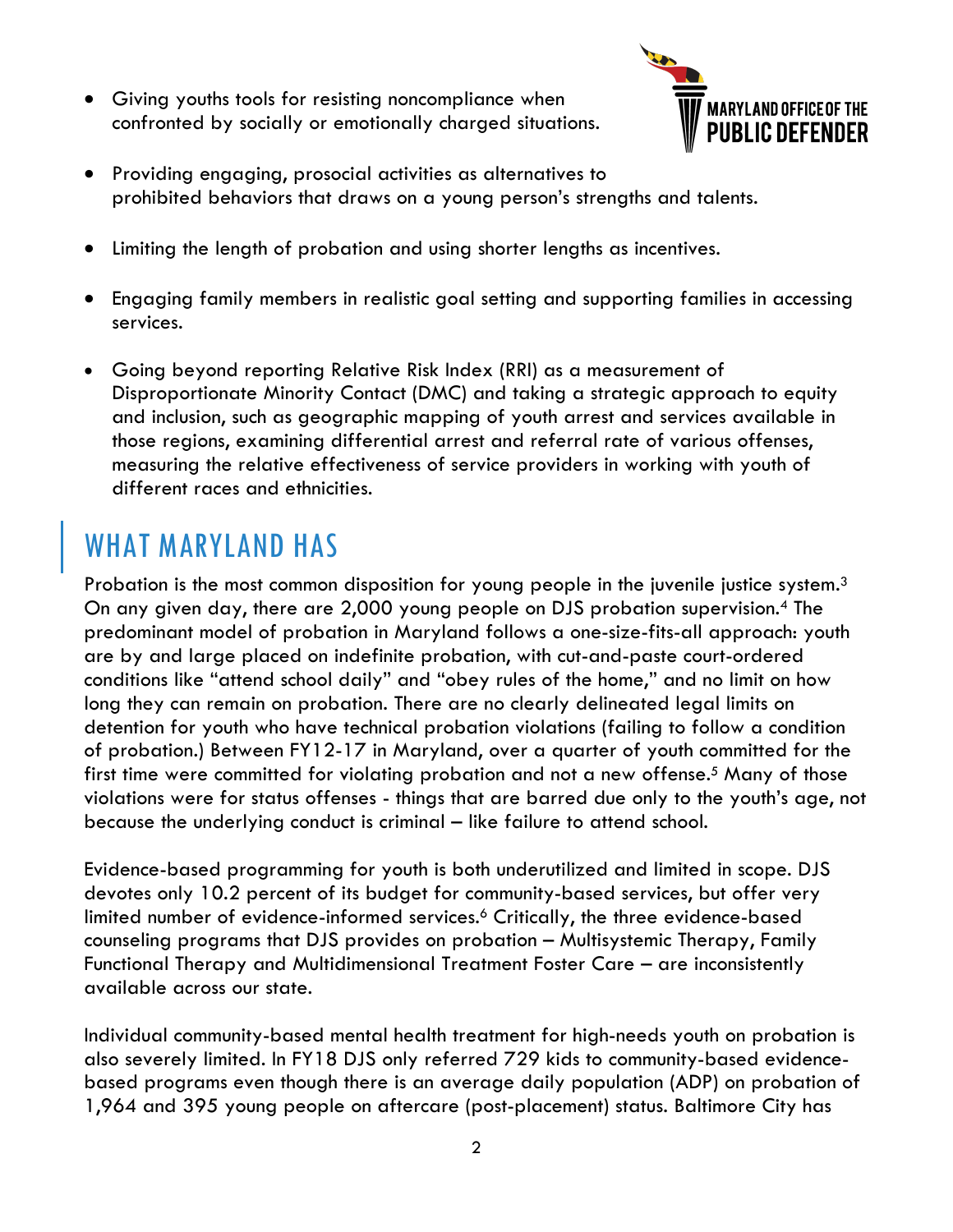had no access to FFT or MST for more than five years. DJS has no formal system for capacity building of community organizations, no certification process for programs that it refers young people to, and never developed a certification or evaluation system for evidence-based or promising practices programs.



In 2015, DJS developed an "Accountability Incentives Management" program that is a non-robust "graduated response system" that is rarely and inconsistently used, inadequately defined, and not subject to oversight.7 The AIM system, which outlines graduated sanctions for minor, moderate, and serious infractions based on whether a youth is on low, moderate or intensive supervision. Notably, violations of probation are only supposed to be filed if a youth is on high/intensive supervision and there is a moderate or serious infraction, but data proves this is not enforced. This is, in part, because the AIM system does not define minor, moderate, or serious infraction, leaving it up to the discretion (and prejudices) of individual case managers. $^8$ 

DJS' own research shows that five years into AIM, youth rarely receive any incentives outside of verbal praise. DJS reported that only 55% of children received any incentive or sanction response under the AIM program and 90% of those responses were sanctions or punishments.<sup>9</sup> The most common incentive was verbal praise. Less than 3% of youth given an incentive were offered an incentive related to reducing their supervision or shortening their probation term. Although DJS publishes a chart of "incentivized behaviors" for youth on probation, the chart consists largely of expected behaviors that do not vary significantly across the length of supervision period. The chart specifies a limited, nonexhaustive list of incentives such as offering verbal praise, school supplies, hygiene products, and meal coupons but notably, none of these incentives are mandated.

Part of the failure of AIM is related to case managers, who are tasked with making recommendations to the court and supervising youth, not having adequate education or background in social work or other human services professions.

DJS also spends very little of its budget on community-based services: only 10.2 percent of DJS's operating expenditures are devoted to community-based services, compared to the 47.7 percent that is dedicated to state-operated facilities.<sup>10</sup> A huge portion of those funds do not go to qualify programming, but are spent on electronic monitoring and surveillance without any clear articulation as to electronic monitoring's purpose or demonstration of its efficacy.<sup>11</sup>

Maryland must reform probation supervision to be focused on positive youth development, front end investment, providing young people with opportunities and concluding court supervision in a timely manner.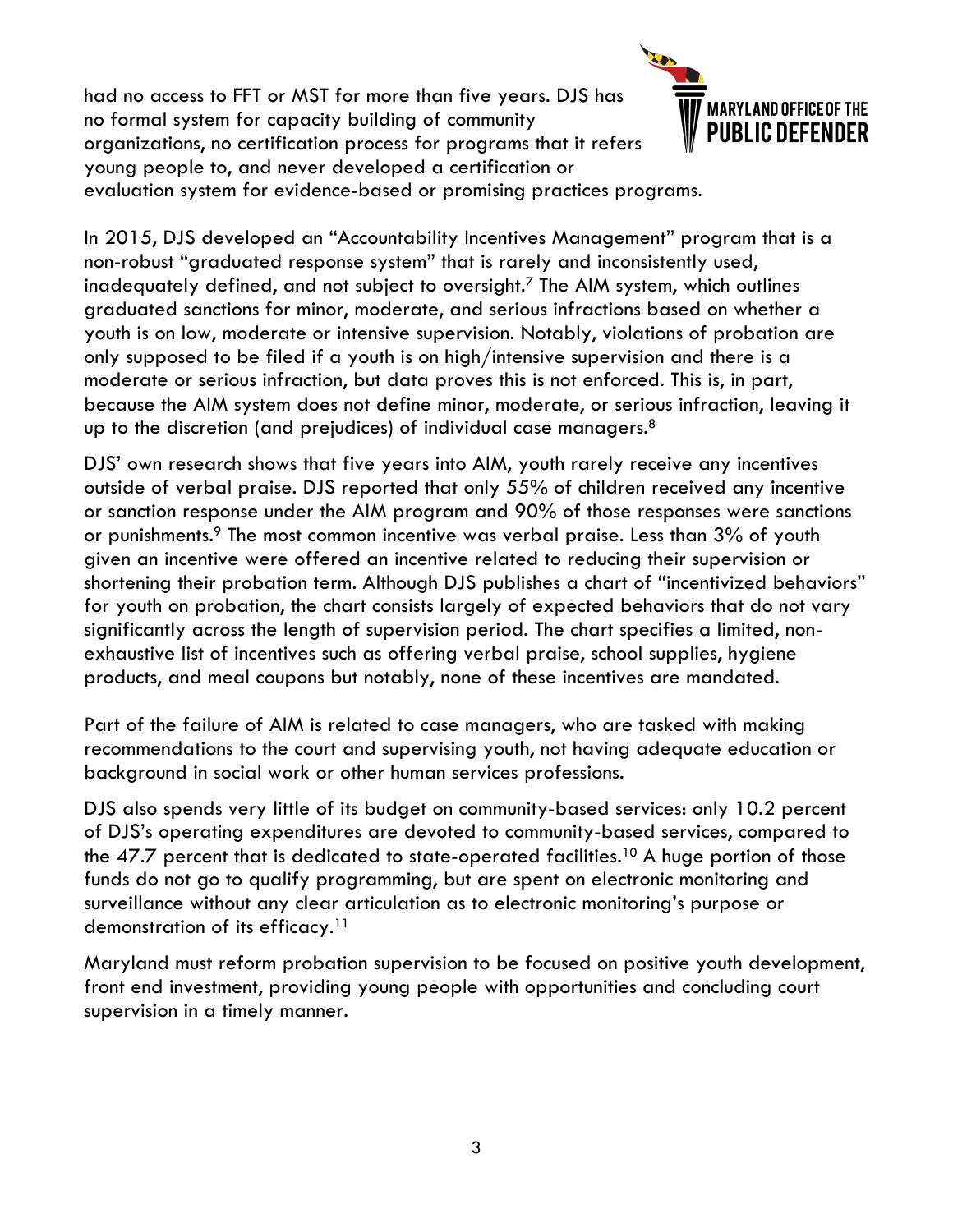## RECOMMENDATIONS



- 1. The purpose of youth probation must be legislatively defined. Probation should be defined as the shortest possible period of supervision required to promote positive youth behavior change. Probation should be reserved for those young people who require supervision and services tied directly to their delinquent offenses and not to a general "need for services."
- 2. All prevention and intervention services delivered to children in the areas of juvenile justice should be required to be primarily evidence-based and research-based, and such services should be provided in a manner that is culturally competent. Maryland must pass a bill like Washington's E2SHB 2536, passed in 2012, that developed strategies to create unified and coordinated case plans for youth across systems, used monitoring and quality control procedures to measure fidelity with researchbased treatment programs, and used state data to create a management process at the state and local level for monitoring those programs. Washington now has a constantly evolving inventory of services for children that can be measured and weighed not just for program efficacy, but for each service's cost-benefit.
- 3. DJS should be required to develop clear policy for streamlining case planning and service delivery so that programming is immediate and directly tied to finite goals like strengthening youth's connection to positive adults, positive peers, and community supports.
- 4. Young people should no longer be punished by having their probationary period extended because of system shortcomings or failures. The probation statute should require things of the system, not just the child. The probation statute should require DJS to provide:
	- a. Quality services;
	- b. Provide services in timely, developmentally appropriate, and accessible manner.

The statute should define quality services as those that are evidence-based, research-based, or promising practices. The statute should create a presumption that probation terms cannot be extended if DJS fails to either offer quality services or provide them in a timely, developmentally appropriate, and accessible manner. For example, a case manager submits a referral one month into a six-month probation to a program that conducts intake over the phone. If the child does not have a phone of their own and active phone service, the provision of that service is neither timely nor accessible for that child.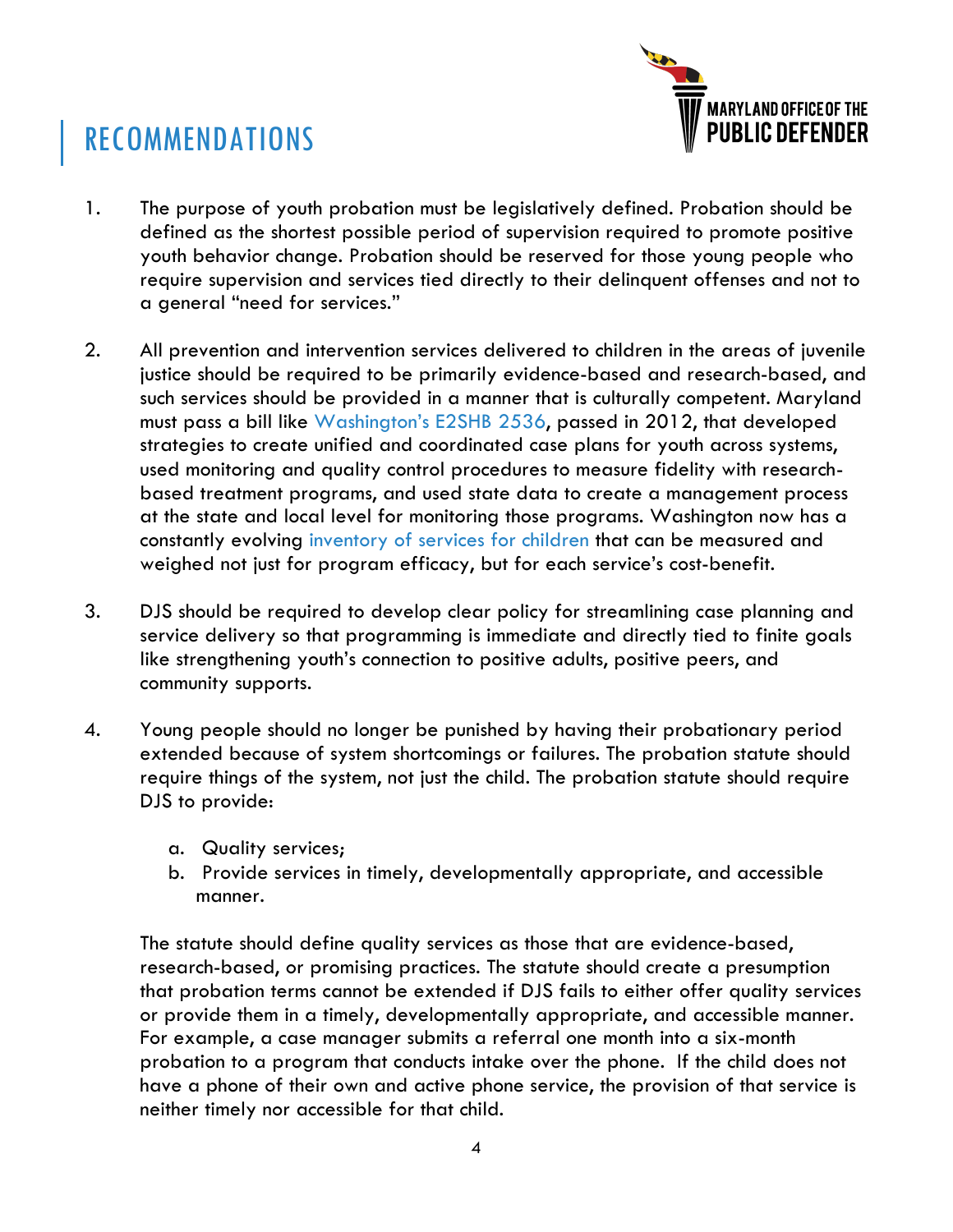- **MARYLAND OFFICE OF THE** 5. DJS must be required to use data and *independently* PUBLIC DEFENDER validated analytic tools to guide all system decisions. A system for ongoing study and validation must be developed. Tools that have racial, gender-based, or geographic disparities should be adjusted and DJS should be encouraged to develop analytic tools for specific groups and geographic regions that would otherwise be disproportionately harmed by the use of a statewide tool.
- 6. DJS must be required to develop policy that holds all supervisors, case managers, and service providers accountable for improving youth outcomes.
- 7. The disposition statute should bar probation for those youths who score as low risk on an independently validated tool or who have been found facts sustained of lowlevel offenses. DJS should develop a program, like the Misdemeanor Assessment Center in Lucas County, OH, that refers low-risk young people to community-based services that will meet the needs of youth and families without the need for ongoing court involvement.
- 8. Probation terms should be limited in duration and extension should require a clear demonstration of need.12

A. If the child was adjudicated for an offense that would be a misdemeanor if committed by an adult, the maximum period of probation or supervision shall not exceed six (6) months, except that the court may extend the order of probation an additional three (3) months if a substance abuse or mental health treatment program specified by the Court includes a program that requires longer than three (3) months to complete;

B. If the child was adjudicated for an offense that would be a felony if committed by an adult, except those specified in section (C), the maximum period of probation or supervision shall not exceed twelve (12) months; or

C. If the child was adjudicated for an offense that would be a felony eligible for punishment by a life sentence if committed by an adult, the maximum period of probation or supervision shall not exceed two (2) years.

9. Probation orders can no longer be cut and paste. The statute should be amended to require probation orders:

(A) shall be individualized and address a child's specific risk or need;

(B) shall be based on information provided to the court, including the results of a validated risk and needs assessment;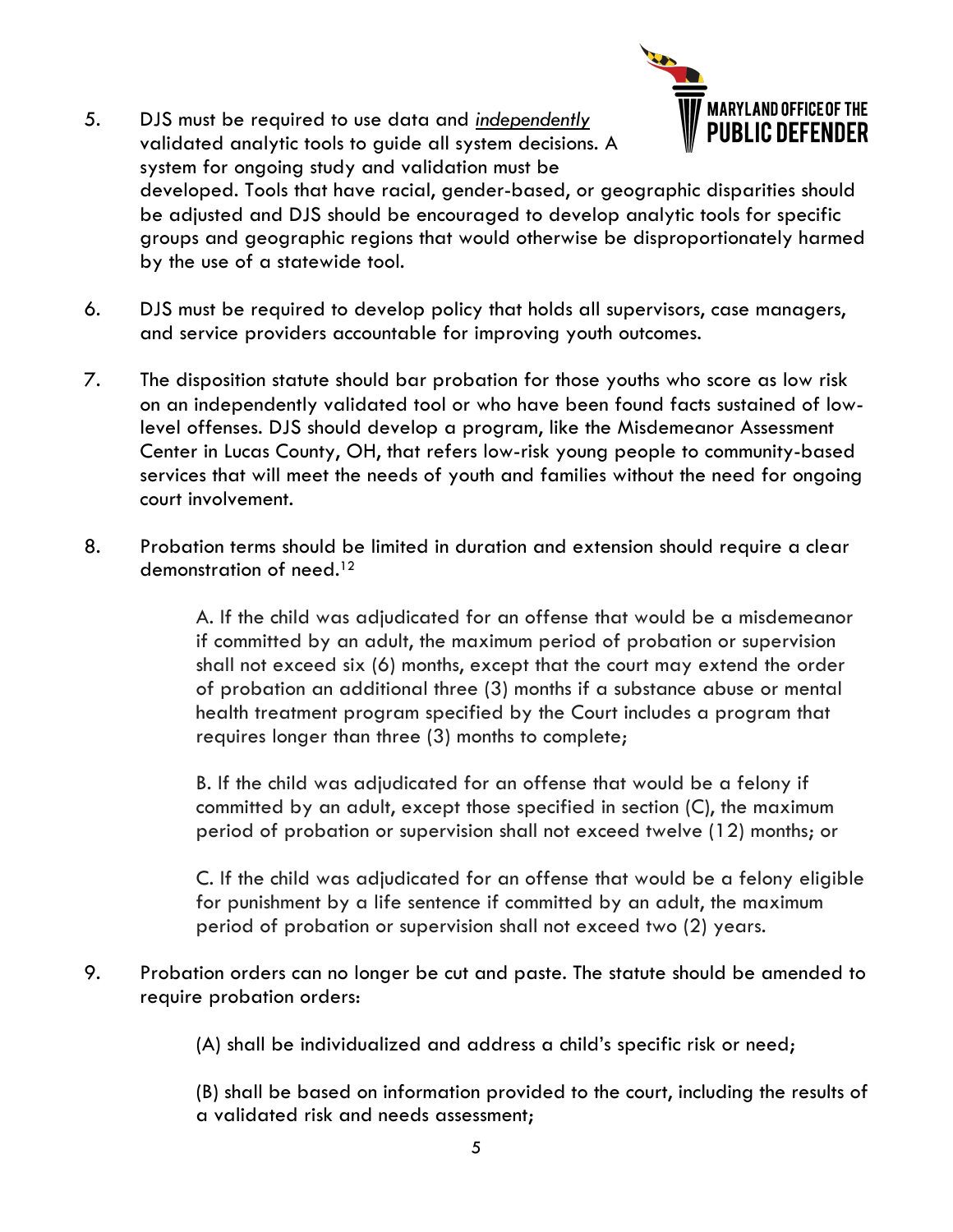(C) if the court orders substance abuse treatment or an educational series, shall be based on a validated risk and needs assessment conducted under Subsection



(D) a court may not issue a standard order that contains control-oriented conditions like GPS or Community Detention;<sup>13</sup>

(E) All court ordered requirements must be provided to youth and their families in developmentally appropriate language delivered both orally and in writing. For young people who struggle with literacy, the conditions must also be provided in a format that they can reference in the future whether that be pictorial, video, or recorded audio.

- 10. The statute must prohibit detention and out of home placement for technical violations of probation. The court may not commit a minor to the Department Juvenile Services for:
	- (A) contempt of court;

 $\overline{\phantom{a}}$ 

- (B) a violation of probation that does not involve the youth being adjudicated
- for a subsequent delinquent act;
- (C) failure to pay a fine, fee, restitution, or other financial obligation;
- (D) unfinished compensatory or community service hours;
- (E) school attendance or school-related discipline;
- (F) a status offense.
- 11. DJS should be required to develop policy that limits the ability of case managers to request violations of probation except in the case of major infractions.
- 12. DJS must be required to develop data-based and empirically supported treatment plans that identify a limited number of discrete, attainable goals that provide youth an opportunity to improve behavior, progress, and be recognized for success early and often while on probation. DJS must be required to develop supervision and support protocols that deliver services while accommodating a child's disability, mental illness, and cognitive limitations.
- 13. DJS should be required to provide probation conditions to be written in clear, accessible, age/grade-level appropriate language. A large number of children under DJS supervision struggle with literacy and comprehension. DJS should be required to develop alternatives to text like videos, audio, and pictorial guides to probation.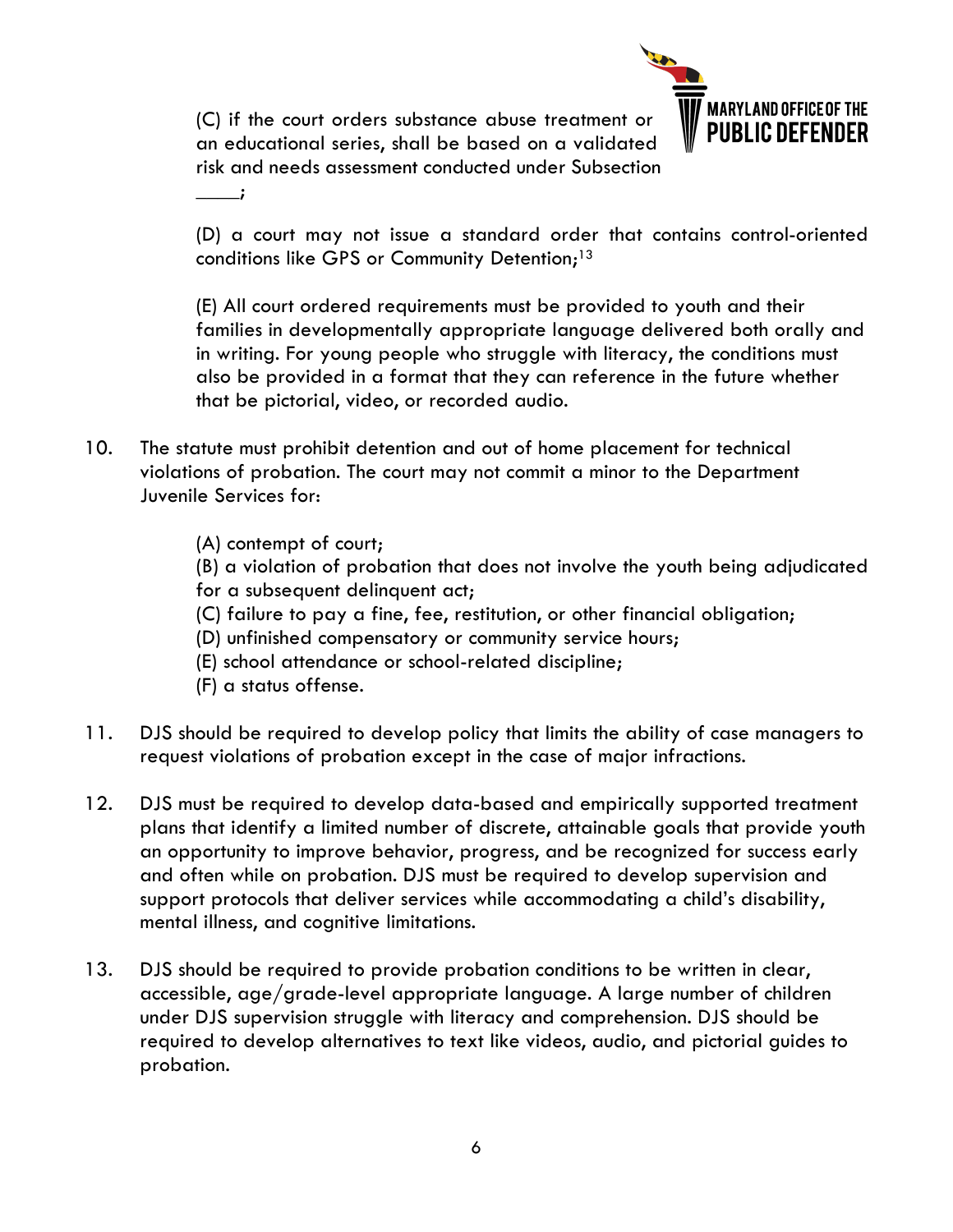14. Courts and DJS should not be barred from using community detention, electronic monitoring, or GPS as a sanction or punishment. This limitation should be codified in a new detention standard.



15. The statute should prohibit the extension of probation for outstanding restitution. Payment plans should be developed separate and apart from formal court supervision.

#### LITERATURE REVIEW

Improving the Effectiveness of Juvenile Justice Programs: A New Perspective on Evidence-Based Practice, Center for Juvenile Justice Reform, December 2010.

Transforming Juvenile Probation, A Vision for Getting it Right, Annie E. Casey Foundation, May 2018.

"You're on the Right Track!": Using Graduated Response Systems to Address Immaturity of Judgment and Enhance Youths' Capacities to Successfully Complete Probation, Goldstein et. Al. Temple Law Review, Vol. 88, 2016.

Diversion for Formal Juvenile Court Processing, Office of Juvenile Justice and Delinquency Prevention, February 2017.

Reforming Juvenile Justice: A Developmental Approach, National Academy of Sciences, 2013.

Shifting the Paradigm on Youth Probation, R Street Policy Study No. 168, April 2019.

Bridging Research and Practice in Juvenile Probation: Rethinking Strategies to Promote Long term Change, Urban Institute, October 2018.

Case Now Strong for Ending Probation's Place as Default Disposition in Juvenile Justice, Dick Mendel, Juvenile Justice Information Exchange, April 2016.

Case Studies of Nine Jurisdictions that Reduced Disproportionate Minority Contact in their Juvenile Justice Systems, Elizabeth Spinney et. al, October 2016.

Disproportionate Minority Contact (DMC), OJJDP Literature Review: A Product of the Model Programs Guide, November 2014.